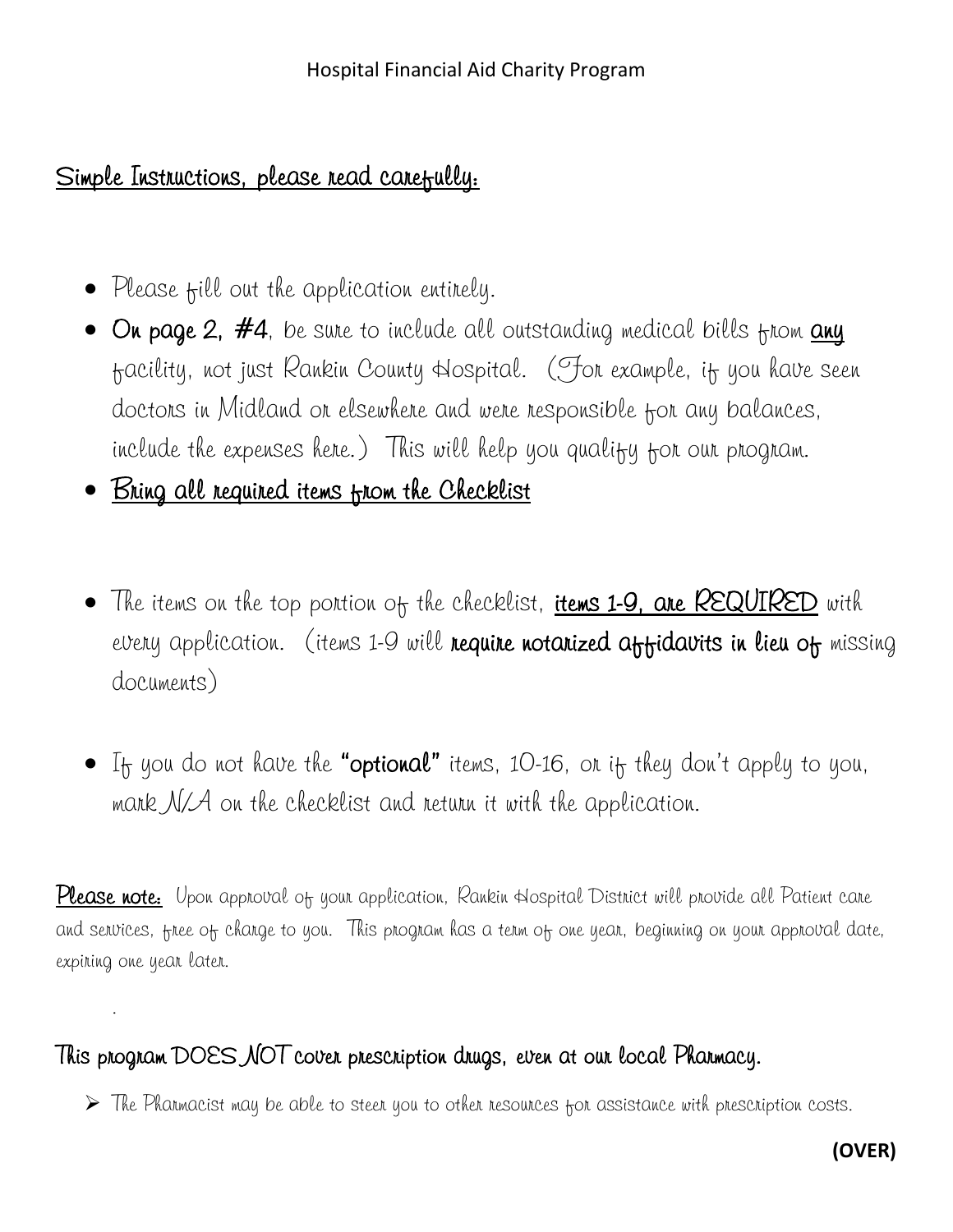## **CHECK LIST**

## *Line items 1 through 9 ARE REQUIRED with every application*

- 1. Completed application
- 2. Income and Expense Questionnaire
- 3. Copy of Driver's License or Photo ID
- 4. Copy of Social Security Card or Resident Alien Card
- 5. Verification of Residency utility bills: 2 consecutive months Electric and/or City Utility bills
- 6. Last year's Income Tax Return- for all contributors to the *household* income
- 7. Copy of W2 form for each contributor to *household* income
- 8. Copy of last 3 check stubs from employer(s) for each contributor to *household* income
- 9. Statements for checking and/or Savings Accounts (last 3 statements) for each contributor to

*household* income

A Notarized statement from head of household where you live or possibly someone who is not a relative will be required in lieu of each missing (required) document.

## *Line items 10 through 16 must be provided if they are applicable to your situation*

- 10. Proof of Worker's Compensation benefits if applicable
- 11. Proof of unemployment benefits
- 12. If Self-employed: Balance sheet from your business, to date
- 13. If no income: Notarized statement from head of household where you live, stating lack of income
- 14. Social Security or SSI Benefits: End of year letter from Social Security Admin showing amount of benefits (can call Social Security office of San Angelo at (325)-949-4608 to obtain a copy.
- 15. If separated from spouse: Notarized Affidavit of fact (a request for additional affidavit from a witness may be made by RCHD)
- 16. Medicaid Denial letter –or- certification letter of approval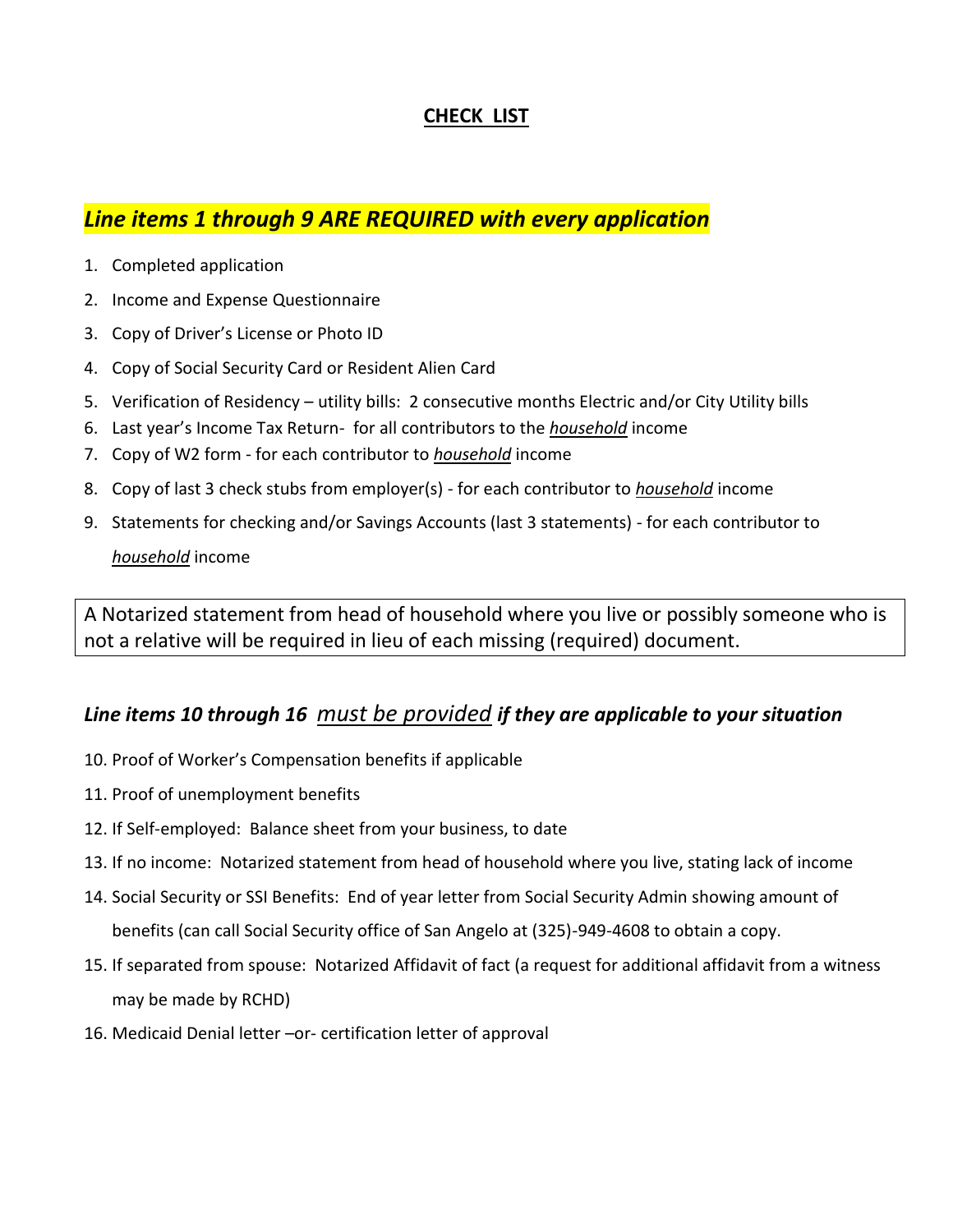### **INCOME AND EXPENSE QUESTIONNAIRE**

### **INCOME:**

| (include Child Support, Rental Income, Babysitting, and ANY in-home business income, for example)    |  |  |  |  |
|------------------------------------------------------------------------------------------------------|--|--|--|--|
| ,我们也不会有什么。""我们的人,我们也不会有什么?""我们的人,我们也不会有什么?""我们的人,我们也不会有什么?""我们的人,我们也不会有什么?""我们的人<br><b>EXPENSES:</b> |  |  |  |  |
|                                                                                                      |  |  |  |  |
|                                                                                                      |  |  |  |  |
|                                                                                                      |  |  |  |  |
|                                                                                                      |  |  |  |  |
|                                                                                                      |  |  |  |  |
|                                                                                                      |  |  |  |  |
|                                                                                                      |  |  |  |  |

### **Rankin County Hospital District Representative**: Deona Thompson

**Phone**: (432) 693-1201 | **email**: dthompson@rankincountyhospital.org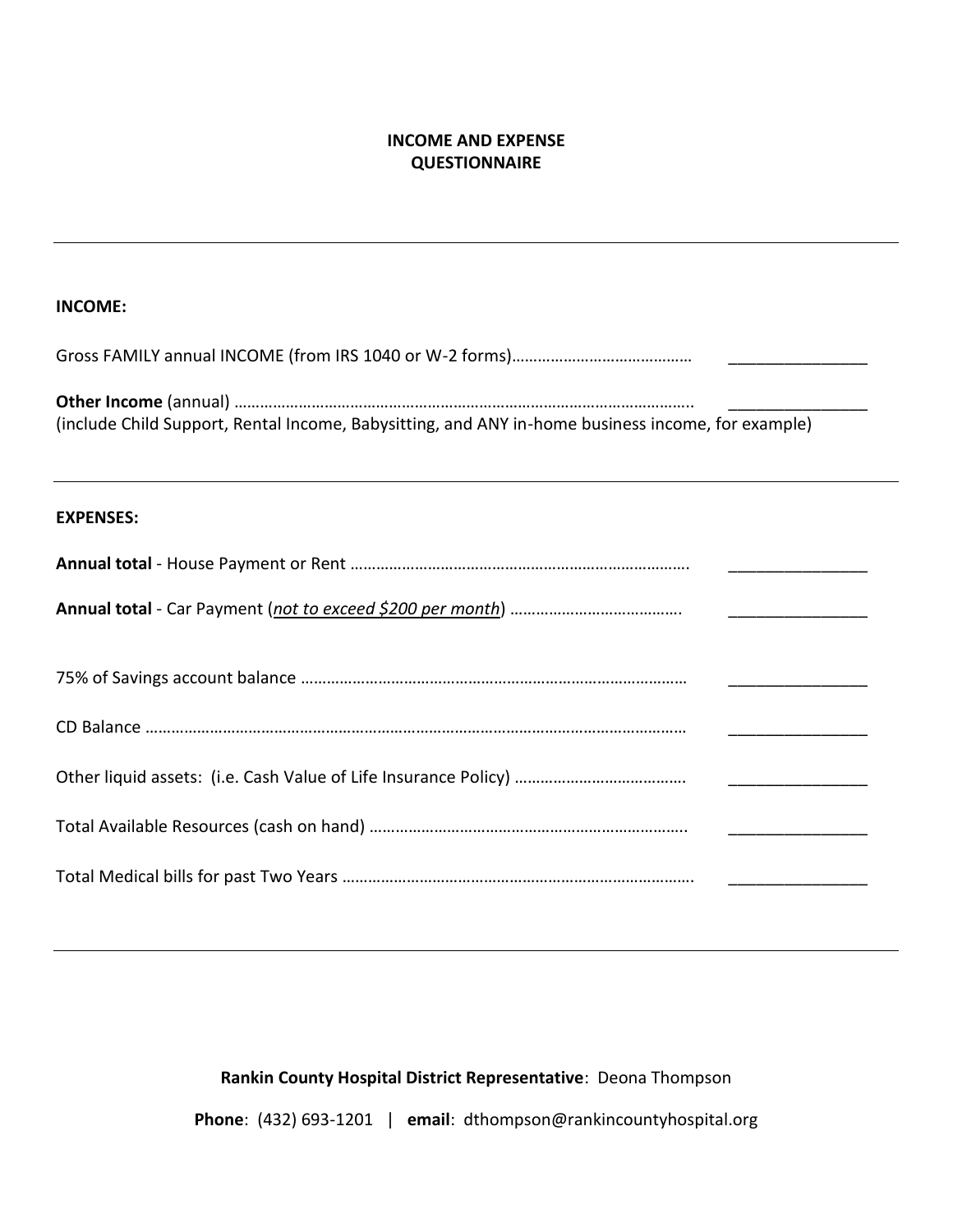

| FOR OFFICE USE ONLY / PARA USO DE LA OFICINA |                                   |                                                          |  |                                          |  |  |  |
|----------------------------------------------|-----------------------------------|----------------------------------------------------------|--|------------------------------------------|--|--|--|
| <b>Status</b>                                | Date Form 100 is Requested/Issued | Date Identifiable Form100 is Received Case Record Number |  | Appointment Date and Time, if applicable |  |  |  |
| Application Review                           |                                   |                                                          |  |                                          |  |  |  |
|                                              |                                   |                                                          |  |                                          |  |  |  |

### **APPLICATION FOR HEALTH CARE ASSISTANCE /** SOLICITUD DE ASISTENCIA DE ATENCIÓN MÉDICA

| Name (Last, First, Middle)/Nombre (Apellido, primer, segundo)                                                                                                                | Home Telephone No./Teléfono de la casa |             | Other Telephone No./Otro número de teléfono |  |  |
|------------------------------------------------------------------------------------------------------------------------------------------------------------------------------|----------------------------------------|-------------|---------------------------------------------|--|--|
|                                                                                                                                                                              |                                        |             |                                             |  |  |
| Have you ever used another name? If so, list other names you have used./, Ha usado alguna vez otro nombre? Si es el caso, enumere los nombres que ha usado.                  |                                        |             |                                             |  |  |
| I⊡Yes/Sí □No                                                                                                                                                                 |                                        |             |                                             |  |  |
| Apt.# /Apto.#<br>Mailing Address (Street or P.O. Box)/Dirección Postal (Calle o Apdo.)                                                                                       |                                        | City/Ciudad | State/Estado ZIP                            |  |  |
|                                                                                                                                                                              |                                        |             |                                             |  |  |
| Home Address, if different from above. If it is rural, give directions. / Domicilio particular, si es diferente a la dirección de arriba. Si es rural, explique cómo llegar. |                                        |             |                                             |  |  |
|                                                                                                                                                                              |                                        |             |                                             |  |  |

**1. On the chart below, fill in the first line with information about yourself. Fill in the remaining lines for everyone who lives in the house with you, whether or not you consider them household members.** / En la tabla a continuación, llene la primera línea con información acerca de usted mismo.Llene las líneas restantes acerca de todos que viven en la casa con usted, los considere miembros de la unidad familiar o no.

| Name (Last, First, Middle)<br>Nombre (Apellido, primero, segundo) | <b>Social Security Number</b><br>(if available)<br>Número de Seguro Social<br>(si lo tiene a su disposición) | Sex<br>Sexo<br>Male/<br>Female<br>Hombre/<br>Mujer | Date of Birth<br>Fecha de nacimiento | What Relation to<br>you?<br>¿Parentesco con<br>usted? | Are you a<br>sponsored<br>alien?<br>Es usted un<br>extranjero<br>patrocinado? |
|-------------------------------------------------------------------|--------------------------------------------------------------------------------------------------------------|----------------------------------------------------|--------------------------------------|-------------------------------------------------------|-------------------------------------------------------------------------------|
|                                                                   |                                                                                                              |                                                    |                                      | <b>MYSELF</b><br>Yo mismo                             |                                                                               |
|                                                                   |                                                                                                              |                                                    |                                      |                                                       |                                                                               |
|                                                                   |                                                                                                              |                                                    |                                      |                                                       |                                                                               |
|                                                                   |                                                                                                              |                                                    |                                      |                                                       |                                                                               |
|                                                                   |                                                                                                              |                                                    |                                      |                                                       |                                                                               |
|                                                                   |                                                                                                              |                                                    |                                      |                                                       |                                                                               |

**The word "household" in Questions #2 - #16 refers to: you, your spouse, and anyone else that lives with you and with whom you have a legal relationship. You do not need to include information on people who live with you but are not part of your "household."** Las palabras "unidad familiar" en las preguntas #2- #16 se refiere a: usted, su esposo o esposa, y cualquier otra persona que vive con usted y con quien tiene una relación legal. No necesita incluir información de las personas quienes viven con usted que no son parte de su "unidad familiar."

**2. What is your household's county and state of residence (where you make your permanent home)?**

|  | En qué condado y en qué estado viven (tienen su hogar permanente) usted y las personas de la unidad familiar? |
|--|---------------------------------------------------------------------------------------------------------------|
|  |                                                                                                               |

| County/Condado                                                                                                                       | State/Estado                                                       |                                                          |       |
|--------------------------------------------------------------------------------------------------------------------------------------|--------------------------------------------------------------------|----------------------------------------------------------|-------|
| Do you plan to remain in this county and state?                                                                                      |                                                                    | Yes/S                                                    | - INo |
| 3. Living Arrangements/Vivienda<br>Check all boxes that apply to your household./Marque todas las cajitas que se apliquen a su caso. |                                                                    |                                                          |       |
| <b>Own or paying for home</b><br>Soy dueño de mi casa o la estoy comprando                                                           | Live in a house provided by someone else<br>Vivo en una casa ajena | No permanent residence<br>No tengo residencia permanente |       |
| Live with someone else<br>Vivo con otra persona                                                                                      | Rent House/Apartment<br>Rento una casa o apartamento               | Jail<br>Cárce                                            |       |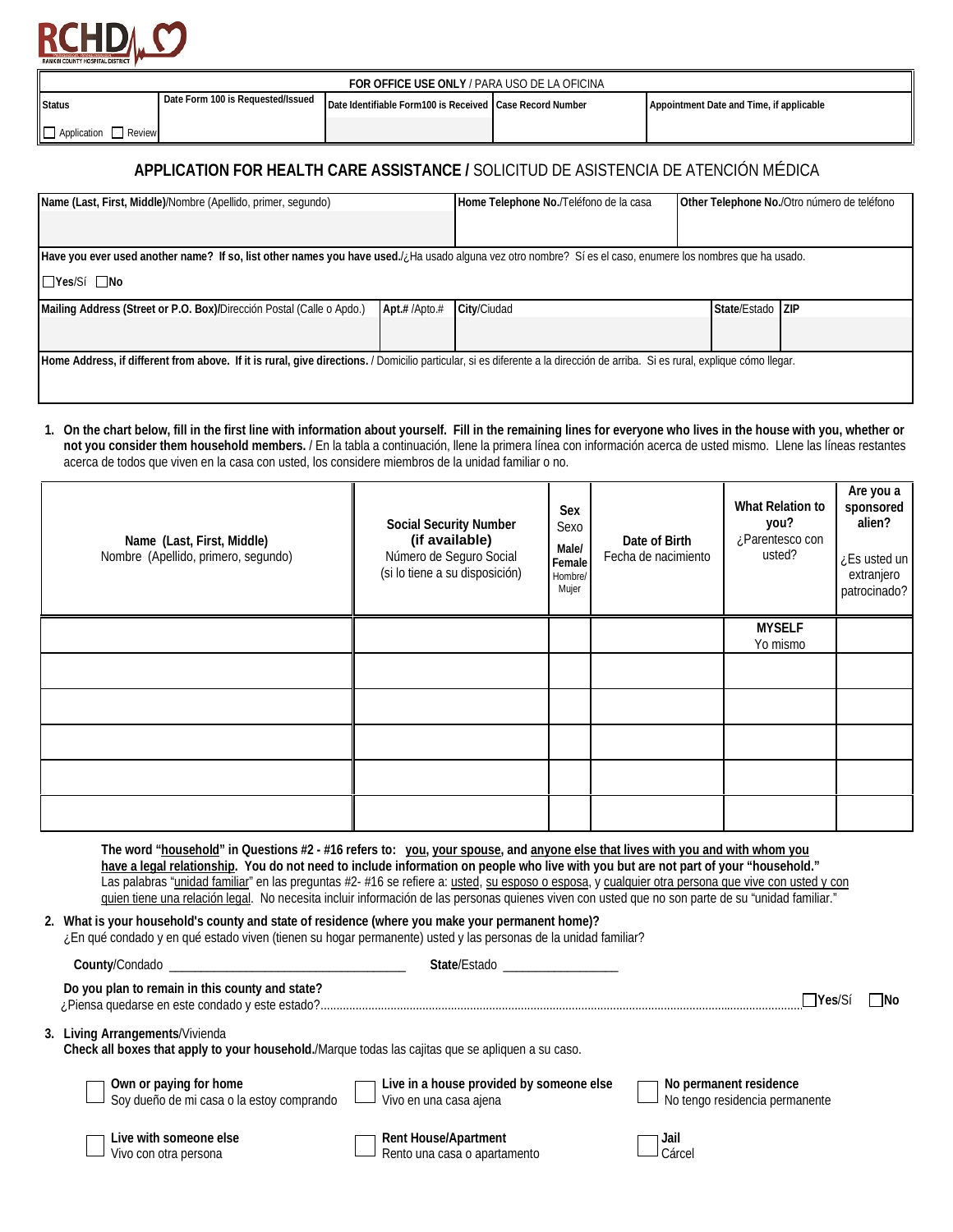**4. List your average monthly household expenses.**/Enumere los gastos mensuales de la unidad familiar.

|                               | Does anyone pay these household expenses for you?                                                                                                                                                                                                                                         |    |              |              |                               | <b>No</b> |
|-------------------------------|-------------------------------------------------------------------------------------------------------------------------------------------------------------------------------------------------------------------------------------------------------------------------------------------|----|--------------|--------------|-------------------------------|-----------|
|                               |                                                                                                                                                                                                                                                                                           |    |              |              |                               |           |
|                               | 5. Are you - or is anyone in your household - receiving $\Box$ TANF $\Box$ Food Stamp $\Box$ Medicaid benefits?                                                                                                                                                                           |    |              |              |                               | l INo     |
|                               | 6. Are you - or is anyone in your household - pregnant?<br>2.0 year of the anyone in your modes in the green.<br>Exista usted o alguien de la unidad familiar embarazada?□Yes/Sí □No Si contesta "Sí," ¿ quién? __________________________________                                        |    | If Yes, who? |              |                               |           |
|                               | 7. Are you – or is anyone in your household – disabled?<br>Lestá usted o alguien de la unidad familiar incapacitada? Ves/Sí No Si contesta "Sí," ¿ quién?                                                                                                                                 |    | If Yes, who? |              |                               |           |
| If Yes, who applied and when? | 8. Have you - or has anyone in your household - applied for SSI or SSDI?                                                                                                                                                                                                                  |    |              |              |                               | <b>No</b> |
|                               | 9. Do you - or does anyone in your household - have unpaid health care bills from the last three months?                                                                                                                                                                                  |    |              |              |                               | $\Box$ No |
| If Yes, which months?         |                                                                                                                                                                                                                                                                                           |    |              |              |                               |           |
|                               | 10. Do you – or does anyone in your household – have health care coverage (Medicare, health insurance, V. A., Tricare, etc.)?                                                                                                                                                             |    |              |              |                               | - INo     |
|                               |                                                                                                                                                                                                                                                                                           |    |              |              |                               |           |
|                               | 11. How much money do you have? For example, on your person, in your home, in bank accounts, or other locations?                                                                                                                                                                          |    |              |              |                               |           |
|                               | 12. How many cars, trucks, or other vehicles do you – and anyone in your household -- have? List the year, make, and model in the chart<br>below./¿Cuántos carros, camionetas u otros vehiculos tienen usted y las personas de la unidad familiar? Anote el año, la marca, y el modelo en |    |              |              |                               |           |
| Year/Año                      | Make and Model/Marca y Modelo                                                                                                                                                                                                                                                             |    | Year/Año     |              | Make and Model/Marca y Modelo |           |
| 1.                            |                                                                                                                                                                                                                                                                                           | 3. |              |              |                               |           |
|                               |                                                                                                                                                                                                                                                                                           |    |              |              |                               |           |
| 2.                            | 13. Do you – or does anyone in your household – own or pay for a home, lot, land, or other things?                                                                                                                                                                                        | 4. |              |              |                               |           |
|                               | 14. Did you - or did anyone in your household - sell, trade, or give away any cash or property during the last three months?                                                                                                                                                              |    |              |              |                               | No        |
|                               |                                                                                                                                                                                                                                                                                           |    |              |              |                               | $\Box$ No |
|                               | 15. Have you - or has anyone in your household - worked in the last three months?<br>UYes/Sí DNoزHa trabajado usted o alguien de la unidad familiar en los últimos tres meses?                                                                                                            |    |              | If Yes, who? | Si contesta "Si," ¿quien?     |           |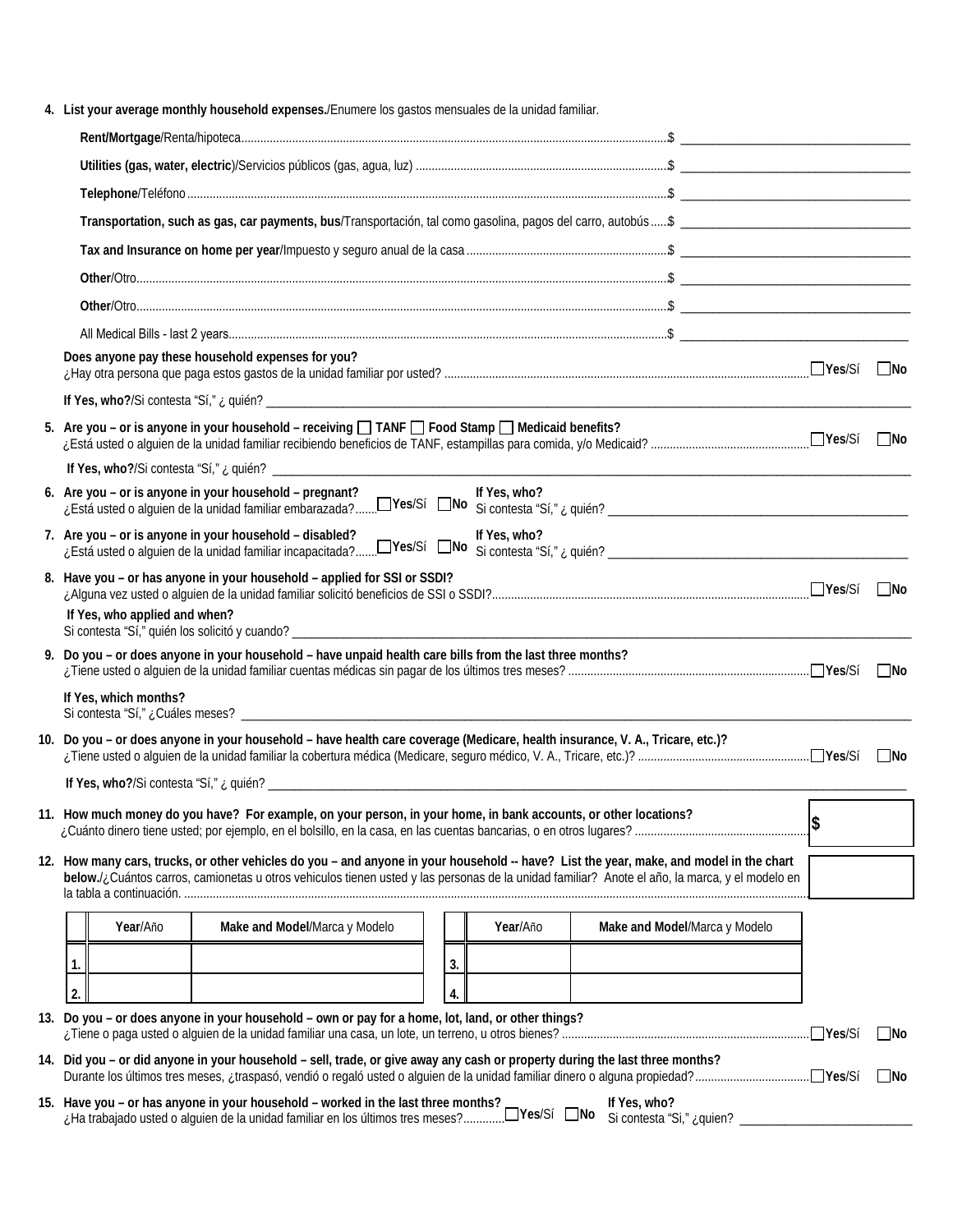**16. List all of your household's income below. Be sure to include the following: Government checks; money from training or work; money you collect from charging room and board; cash gifts, loans, or contributions from parents, relatives, friends, and others; sponsor's income; school grants or loans; child support; and unemployment.**/Haga una lista de los ingresos de la unidad familiar a continuación. Asegúrese de anotar: Cheques del gobierno; ingresos de trabajo o de capacitación; dinero que recibe de cobros de cuarto y comida; regalos en efectivo, préstamos, o aportaciones de sus padres, familiares, amigos, y otras personas; los ingresos del patrocinador; becas o préstamos de la escuela; manutención de niños, o pagos por desempleo.

| Name of person receiving money<br>Nombre de la persona que<br>recibe el dinero | Name of agency, person, or employer<br>who provides the money<br>Nombre del patrón, la persona o<br>la agencia que paga el dinero | Amount received<br>Cantidad recibida | How often received?<br>(daily, weekly, every two weeks,<br>twice a month, monthly?)<br>¿Con qué frecuencia lo recibe?<br>(¿diariamente, por semana, cada quincena,<br>dos veces al mes, una vez al mes?) |  |
|--------------------------------------------------------------------------------|-----------------------------------------------------------------------------------------------------------------------------------|--------------------------------------|----------------------------------------------------------------------------------------------------------------------------------------------------------------------------------------------------------|--|
|                                                                                |                                                                                                                                   |                                      |                                                                                                                                                                                                          |  |
|                                                                                |                                                                                                                                   |                                      |                                                                                                                                                                                                          |  |
|                                                                                |                                                                                                                                   |                                      |                                                                                                                                                                                                          |  |
|                                                                                |                                                                                                                                   |                                      |                                                                                                                                                                                                          |  |

| The statements I have made, including my answers to all questions, are     | A mi leal saber y entender, las declaraciones que he hecho, y mis respuestas a todas |
|----------------------------------------------------------------------------|--------------------------------------------------------------------------------------|
| true and correct to the best of my knowledge and belief.                   | las preguntas, son verdaderas y correctas.                                           |
| I agree to give eligibility staff and the county any information necessary | Me comprometo a dar al personal que verifica la elegibilidad y al condado toda la    |
| to prove statements about my eligibility.                                  | información necesaria para comprobar mis declaraciones sobre la elegibilidad.        |
|                                                                            |                                                                                      |

**I agree to report any of the following changes within 14 days:**

- **Income**
- **Resources**
- **Number of people who live with me**
- **Address**
- **Application for or receipt of SSI, TANF, or Medicaid**

**I have been told and understand that this application will be considered without regard to race, color, religion, creed, national origin, age, sex, disability, or political belief; that I may request a review of the decision made on my application or re-certification for assistance; and that I may request, orally or in writing, a fair hearing about actions affecting receipt or termination of health care assistance.**

**I understand that by signing this application, I am giving the county the right to recover the cost of health care services provided by the county from any third party. I agree to give the county any information it needs to identify and locate all other sources of payment for health care services.**

**I have been told and understand that my failure to meet the obligations set forth may be considered intentional withholding of information and can result in the recovery of any loss by repayment or by filing civil or criminal charges against me.**

Me comprometo a avisar, dentro de los 14 días, de cualquier cambio de:

- **Ingresos**
- **Recursos**
- Número de personas que viven conmigo
- **Dirección**
- Solicitud de SSI, TANF, o Medicaid o la entrega de cualquiera de estas.

Me han dicho y comprendo que esta solicitud será considerada sin discriminación por raza, color, religión, credo, origen nacional, edad, sexo, discapacidad, ni afiliación política; que puedo pedir una revisión de la decisión que se haga acerca de mi solicitud de asistencia o recertificación para asistencia; y que puedo pedir, oralmente o por escrito, una audiencia imparcial sobre cualquier acción que afecte la entrega o la terminación de asistencia de atención médica.

Comprendo que al firmar esta solicitud, doy al condado el derecho a recuperar de cualquier tercero el costo de los servicios médicos proporcionados por el condado. Me comprometo a dar al condado la información necesaria para identificar y localizar cualquier otro fuente de pagos por mis servicios médicos.

Me han dícho y comprendo que si dejo de cumplir con las obligaciones especificadas en ésta podría considerarse como una retención intencional de información y podría dar lugar a la recuperación de pérdidas por medio de la devolución de pagos o por medio de la presentación de cargos criminales en mi contra.

**BEFORE YOU SIGN, BE SURE EACH ANSWER IS COMPLETE AND CORRECT.**

ANTES DE FIRMAR, ASEGÚRESE DE QUE CADA RESPUESTA SEA COMPLETA Y CORRECTA.

| Signature - Applicant / Firma - Solicitante | Date / Fecha | Signature - Spouse |
|---------------------------------------------|--------------|--------------------|
|                                             |              |                    |

**Signature – Applicant** / Firma – Solicitante **Date** / Fecha **Signature – Spouse** / Firma – Esposo o Esposa **Date** / Fecha

**If the applicant is married and his/her spouse is a household member, the spouse may also sign and date this Form 100 even if the spouse is a disqualified household member.** Si el/la solicitante está casado/a y su esposo o esposa vive en la misma casa, el cónyuge también puede firmar que su esposo o esposa también firme esta Forma 100, aunque no tenga derecho de recibir asistencia.

**Signature - Person Who Helped Complete This Application / Date** Firma - Persona que ayudó a llenar esta solicitud / Fecha **Signature - Applicant's Representative / Date** Firma – Representante del solicitante / Fecha **Signature – Witness (if signed with "X") / Date** Firma – Testigo (si firma con "X") / Fecha

Address (Street, City, State, ZIP) and telephone number of anyone who helped complete this Form 100/Dirección (Calle, Ciudad, Estado, ZIP) y teléfono de la persona que ayudó a llenar esta Forma 100